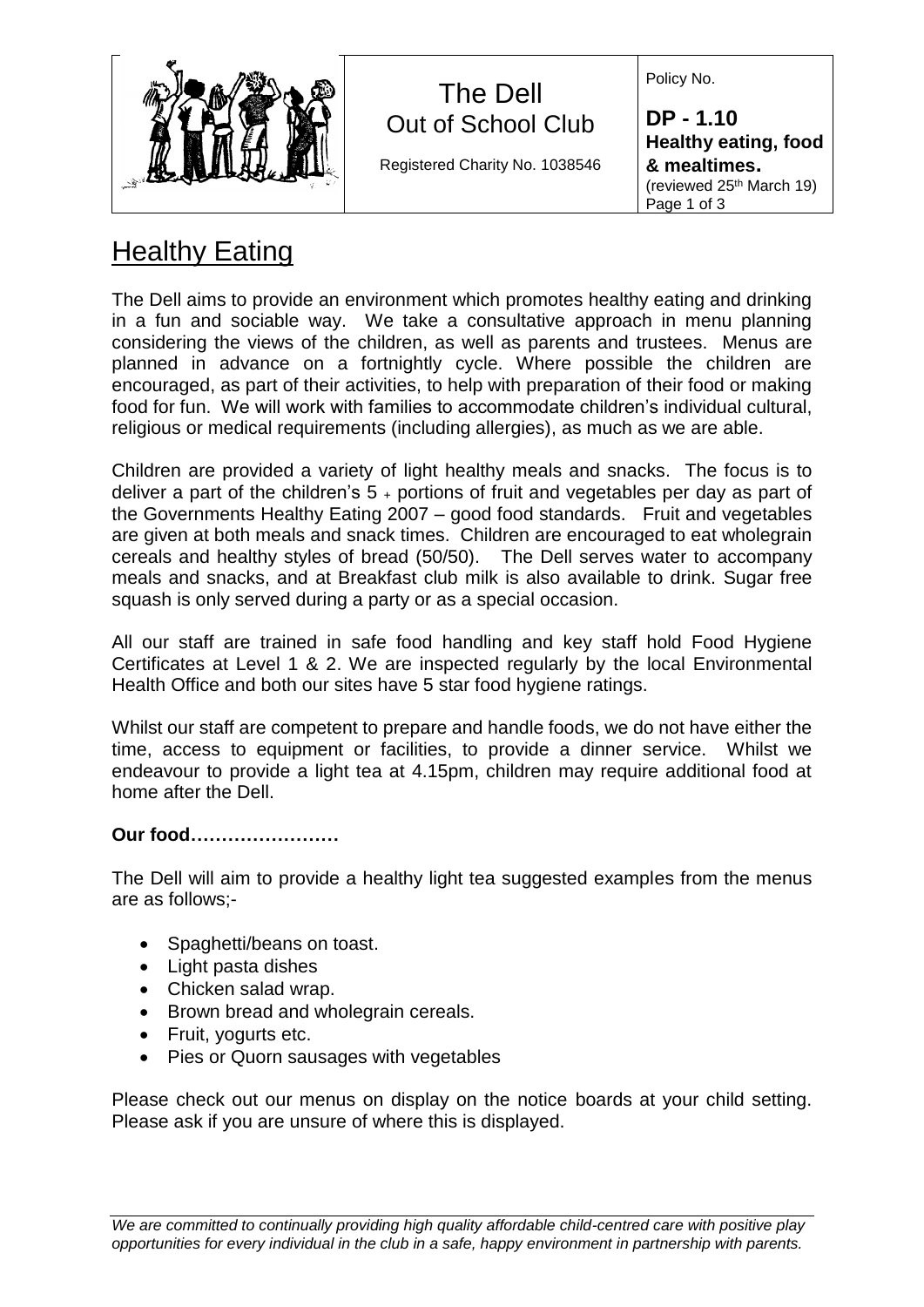

| The Dell                       |                                                                     |
|--------------------------------|---------------------------------------------------------------------|
| Out of School Club             | DP - 1.10                                                           |
|                                | Healthy eating, food                                                |
| Registered Charity No. 1038546 | & mealtimes.<br>(reviewed 25 <sup>th</sup> March 19)<br>Page 2 of 3 |
|                                |                                                                     |
|                                |                                                                     |

Children will receive food as provided on our menus, which is included in the fees. The Dell aims to ensure a variety and sufficiency of food to ensure the children have had adequate food, to see them through until home-time. On occasions second portions may be available for any children who are particularly hungry. Fruit and water are always available.

The Dell

Where possible children are encouraged to participate in the preparation, serving and clearing up of food – as would be expected at home. This may mean getting the children to chop fruit or vegetables or mix things up. It may be to help serve food to others and also to wash or dry up on a rota basis.

Food will always be offered in its component parts i.e. pasta and sauce, with some pasta being left plain for those who don't like sauce. Fruit flan (with some fruit being left to one side for those who don't like flan).

The Dell tries to ensure that the children sample a range of foods. We aim to make food and eating a positive and fun experience with their peers. We like to encourage children to experiment and sample things that they wouldn't usually have tried before. The Dell isn't responsible for making children eat and whilst we encourage food tasting, if a child doesn't want to eat something they have the right to refuse what is given to them. Children will not be penalised from receiving other food on the daily menu, because they haven't eaten something to start with.

Whilst our fees cover charges for food – where a child is picky or hasn't eaten all or part of the menu provided we cannot undertake to provide alternative menus (unless it is an adapted menu for dietary or religious needs).

Where a child hasn't eaten part or all of their meal, our staff may offer either toast or buttered bread. This will be given at the end of the meal so we know that everyone has been able to have something. We will try and advise parents where the food provided has not been eaten and any alternatives that have been offered. However staff cannot be expected to report back to every parent, what each child ate, on a daily basis. Our daily menu is displayed, so parents are able to view what their children have been offered for tea.

Tea normally comprises a savoury part and a piece/s of fruit. To reduce the amount of sugar given healthy desserts are only served on alternate days e.g. yoghurts or fruit & custard.

## **At the tea table………………………**

Whilst eating the children are encouraged to sit down at a table, – breakfast is more free flow with the children helping themselves, and taking it back to the table - whilst